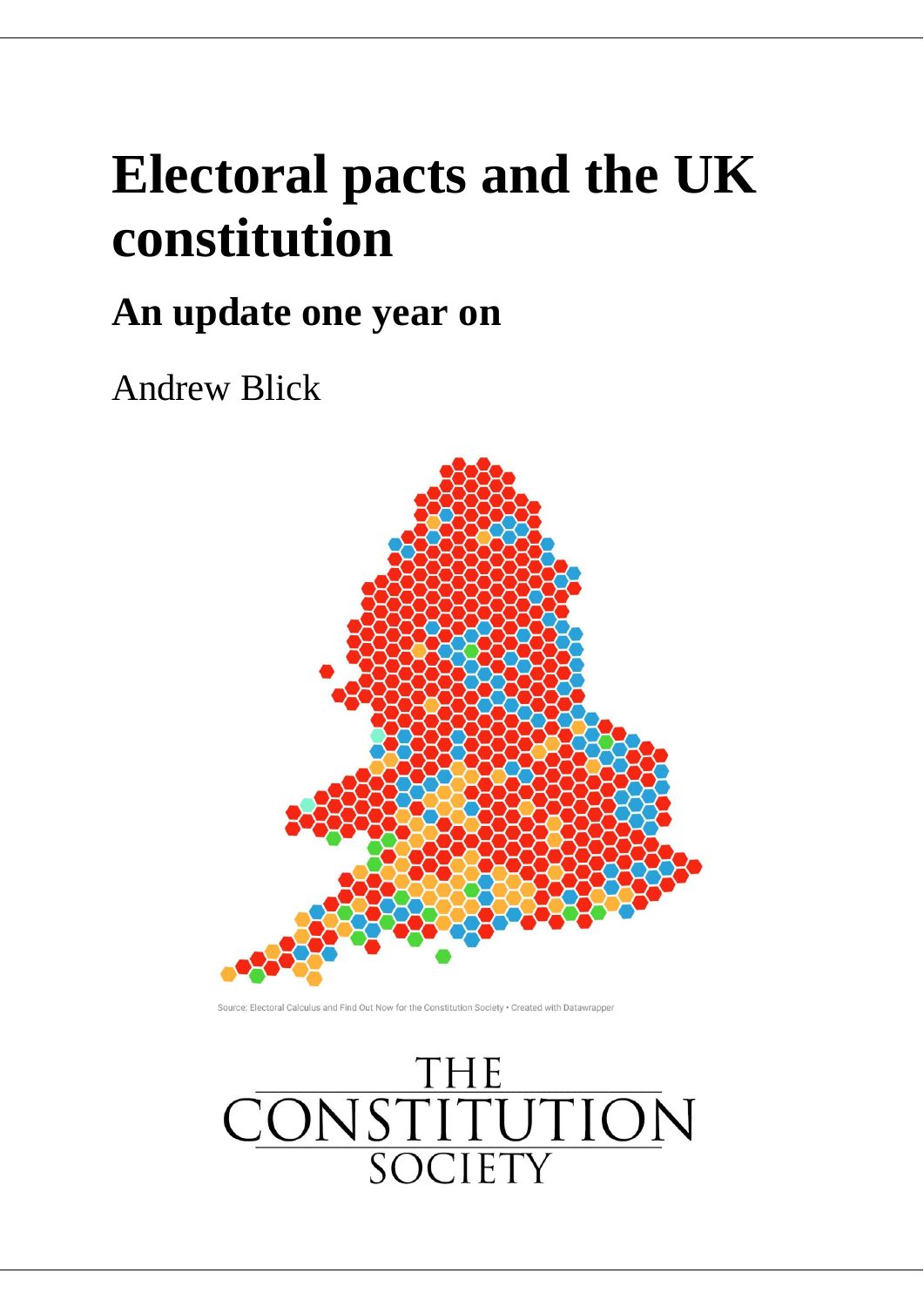*An electoral Pact between Greens, Labour, and Liberal Democrats could deprive the Conservative Party of office. It might, in turn, bring about major changes in the United Kingdom (UK) constitution itself. Elections held earlier this month have stimulated further interest in the idea of cooperation between these parties to maximise non-Conservative votes. It seems that Labour and the Liberal Democrats have begun a practice of targeting their campaigning in parliamentary byelections so that they avoid heavily contesting the same seats. It is plausible that this approach will be extended more fully at the next General Election. There was also some discussion as to whether and how far there was a concerted and coordinated selective non-contestation tactic employed at the recent local elections. But at present there is no sign of the employment of such an approach for parliamentary contests.*

*We have commissioned research to predict the outcome of an arrangement that went further and under which the Greens, Labour and Liberal Democrats agreed between them to run only a single candidate in every constituency in Wales and England at the next General Election. We note that this scenario is top-down and uniform in nature, and that some advocates of cross-party cooperation prefer other models. We are also aware that securing and implementing this type of Pact would involve overcoming various political and procedural barriers, and might raise certain legal complications. Disagreement with such an arrangement is likely to focus on its supposedly being an improper exploitation of the system and an inappropriate reduction of the choice available to voters. However, it could be held that such objections are in fact criticisms of the existing electoral system, which creates a need for pacts, and does not offer meaningful choices even if multiple parties appear on the ballot paper. A Pact could offer a means of escape from this electoral system and create the conditions for the adoption of a different one. It seems likely that such a Pact would entail a joint commitment to electoral reform, moving to a more proportional means of determining the composition of the House of Commons (perhaps subject to a referendum). Such an outcome, were it achieved, would have radical implications for the operation of the UK constitution.*

*Aside from debates about practicalities and outcomes, our purpose here is to model what might be the consequences of pursuing the logic of a Pact to its fullest extent. We are interested in how voters might respond to it and therefore how likely it is to deliver on its objective: maximising seats won in the House of Commons by the participants in it at the expense of the Conservative Party. It is for those who might potentially gain from a Pact to decide whether it is worth attempting to surmount the obstacles. We take no position on whether their doing so is advisable or desirable; but we show that it could have considerable electoral, political and constitutional impact.* 

*A year ago, we commissioned opinion research finding that a Pact could mean that the Conservatives lost their majority in the House of Commons. At the time, the standing of the Conservatives as measured in opinion research was higher than it is now. The Conservatives have subsequently encountered various difficulties. The popularity of the Party has declined; and they suffered significant losses in the May elections. Nonetheless, it cannot be assumed that the Conservatives' Commons majority will disappear at the next General Election; and it is less certain still that Labour could win outright.*

*Our new poll shows that, using the Pact we model, the Conservatives could lose two-thirds of their seats and would be ejected from government. The Pact parties would have a landslide victory, between them winning over 300 seats more than the Conservatives.*

• *Labour could gain around 80 seats more than they might have done otherwise;*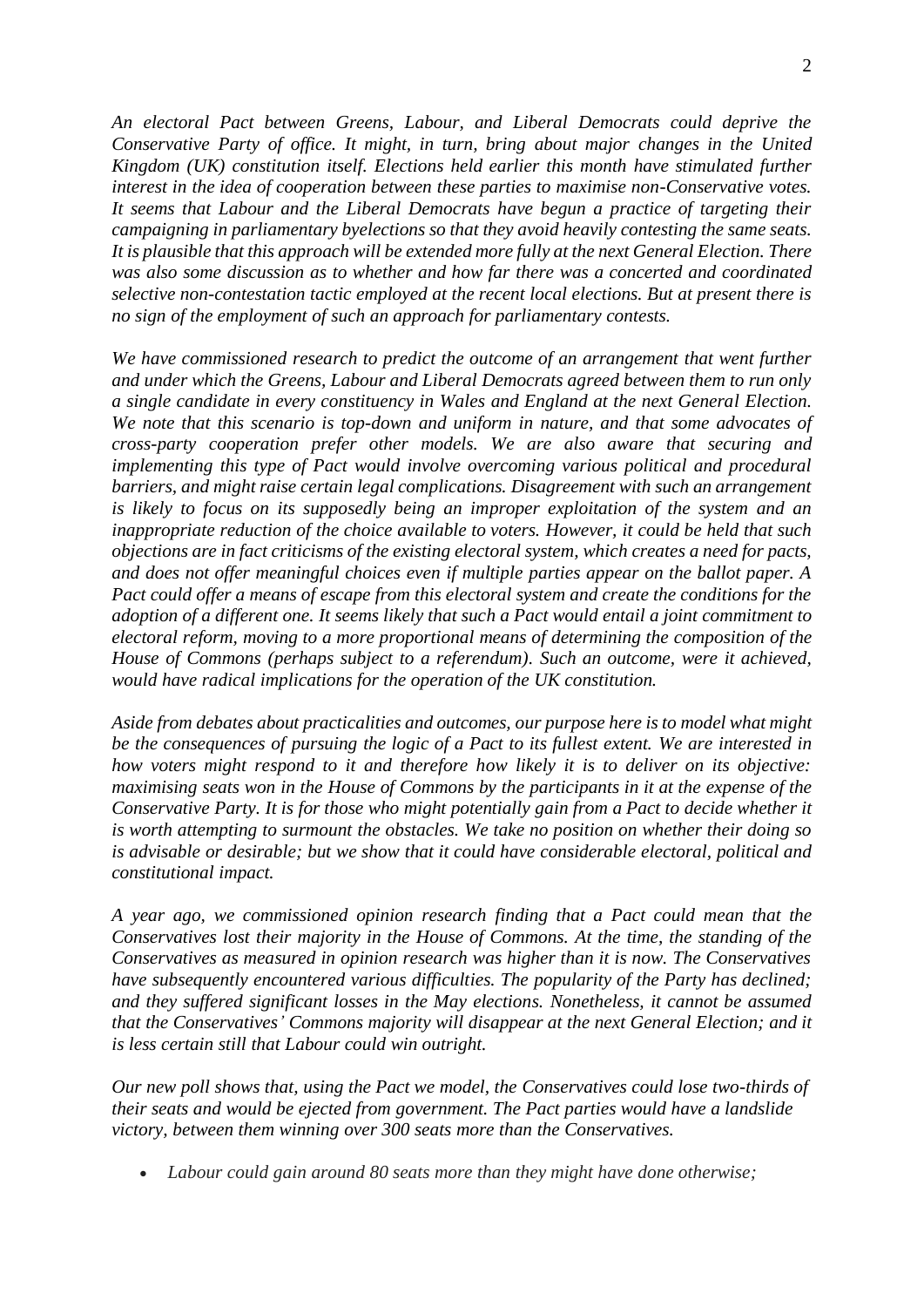- *the Lib Dems could win 71 seats, which would be their best performance since 1923 under Asquith; and*
- *the Greens could win 17 seats, which is well ahead of their best expectations without a Pact.*

The targeted non-contestation of seats has a firm place in the UK political-constitutional repertoire. Within the context of the 'First-Past-the-Post' (FPTP) or Single Member Plurality system used for elections to the House of Commons, it can potentially make a significant difference to the outcome. This practice can take the form of more informal and unilateral arrangements – as when the Brexit Party chose not to run in Conservative-held seats in 2019. Alternatively, it can involve agreements or pacts, for instance that between the Liberals and the embryonic Labour Party (then the Labour Representation Committee) in the 1900s; and the 'coupon' election of 1918 and the National arrangement of 1931, both of which saw the governing group achieve overwhelming victories. In the 1980s the Liberals and Social Democrats fought general elections as a single force; and the Labour and Cooperative parties have a longstanding and ongoing arrangement. Pacts (along with other comparable techniques) are, therefore, an established practice by which it is possible to maximise the efficient deployment of votes under FPTP, and in this sense are important to an understanding of the constitution and how it works in practice. Given their present salience, the electoral prospects for a Pact in the contemporary environment, and what it might lead to, requires attention.

To appreciate the significance of the Pact concept more fully, it is necessary to consider the role of FPTP in the UK political system. The employment of FPTP for elections to the Commons is a distinctive, defining and controversial feature of the UK constitution. Arguments for and against this method of determining the composition of the primary chamber of the United Kingdom (UK) Parliament are well-rehearsed. But whatever position one takes in this debate, what is indisputable is that FPTP frequently leads to a single party that secured well under half of the votes cast in the General Election winning an absolute majority in the Commons. Two examples among many help illustrate this point. At the 2019 General Election, the Conservative Party won 56 per cent of the seats with 43.6 per cent of the total vote. In May 2005, Labour was able to achieve 55.1 per cent of seats on only 35.2 per cent of votes.

This phenomenon is significant in itself. Its importance is magnified because of what is at stake. Under the UK system, having a majority in the Commons is of pronounced importance. It is the senior chamber in Parliament. While the Lords is willing to assert itself up to a point, the Commons is – in law and through convention – clearly the more powerful of the two. Ascendancy within the Commons, then, is a route to predominance within Parliament. Furthermore, given the nature of the 'unwritten' or 'uncodified' UK constitution, Parliament is in a position of exceptional importance. It can in theory accomplish virtually any legal objective through passing an Act. While various practical, political and moral limitations upon its power may exist, there is no higher law set out in a constitutional text to constrain the UK Parliament. In as far as the established doctrine of 'parliamentary sovereignty' prevails, all other institutions – such as the courts and the devolved legislatures – are ultimately subordinate to it.

Though never all-powerful in practice, an administration with a secure Commons majority can accomplish much. One use it can make of its power is to alter the constitutional rules themselves. In so doing, it might pursue objectives that some regard as improper – for instance,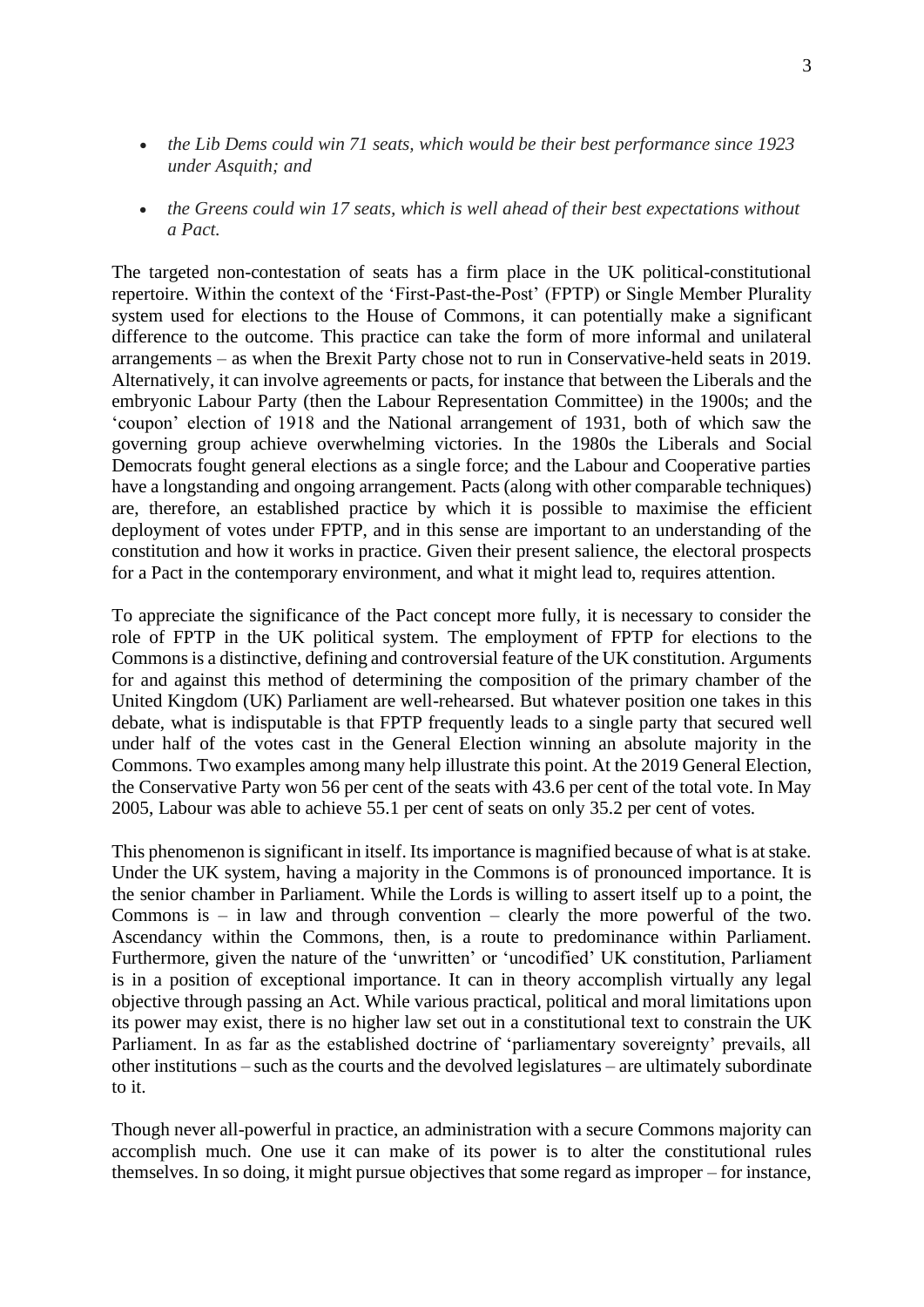if they are seen as intended to improve the governing party's chances of continued electoral success, to maintain its purchase on power. Recent changes provided for by the *Elections Act 2022*, in particular with regard to voter identification and the status of the Electoral Commission have raised allegations of abuse. There is arguably potential for further such transgression.

The FPTP system, and its interaction with other aspects of the constitution, is both significant and arguably problematic. A pessimistic way of viewing this relationship is that it provides access to a disproportionately large amount of authority via a disproportionately small amount of electoral support. Such a tendency is less objectionable if accompanied by regular changeovers in the group that holds power. But often it is not. In the period since 1945, the UK has seen prolonged periods of single party dominance – 1951-1964 (Conservative); 1979-1997 (Conservative); and 1997-2010 (Labour). The Conservative Party today has been in office, in coalition or alone, since 2010.

A system that offers such rewards is resistant to reform. Those who are in a position to change it lack an incentive to do so, since they are its beneficiaries. When a referendum was held on the possibility of moving away from FPTP in 2011, the model on offer was the Alternative Vote, which – like FPTP – is not proportional. In any case, AV was heavily defeated. Were a move to a more proportional system achieved, however, it would be likely to have extensive consequences. It would be important in itself, changing the relationship between votes cast and seats won at elections. But its impact would be likely to extend well beyond this immediate (though important) issue. Some kind of reconfiguration in the party system would seem likely, along with the normalisation of multi-party deals underpinning governments. These outcomes would, in turn, be likely to lead to further constitutional changes, and a cultural shift in UK politics, in which there was increased emphasis upon negotiation and trade-off, as opposed to zero-sum, winner-takes-all competition.

It is worth considering the circumstances in which a group committed to a change in the voting system might come to power. Success under FPTP is often attributable to a large extent to the way in which the votes that the winner *does not receive* divide between different parties. For instance, in 1979 the Conservative Party achieved a vote share of 43.9 per cent at the previous General Election in 1979, securing 55 per cent of seats in the Commons. At the following General Election in 1983, its total proportion of votes cast fell slightly, to 42.4 per cent. Yet it increased its percentage of constituencies won to 66.1 per cent. A reason for this change was that, in 1983, a large portion of non-Conservative votes were split fairly evenly between Labour and the newly formed Liberal/Social Democratic Party Alliance, which had not existed in 1979 (27.6 per cent and 25.4 per cent respectively).

In a different context, the Conservative Party in 2019 also benefited from the way in which non-Conservative votes spread between different parties. In 2017, the Conservatives won 49 per cent of seats on 42.4 per cent of votes cast. In 2019, a slight increase to 43.6 per cent of the popular vote yielded 56 per cent of seats in the Commons. In 2019, the Labour vote dropped by 7.8 per cent on 2017 to 32.2 per cent; while the Liberal Democrats in 2019 won 11.5 per cent; and the Green Party 2.7 per cent. The combined vote of these three opposition parties was 46.4 per cent – not a majority, but larger than that received by the Conservatives.<sup>1</sup> The disproportionate FPTP system meant that these relative levels of support were not reflected in the results of the election. But an electoral arrangement of some kind between the three parties

<sup>&</sup>lt;sup>1</sup> The Scottish National Party received 3.9 per cent; and the Brexit Party 2.0 per cent.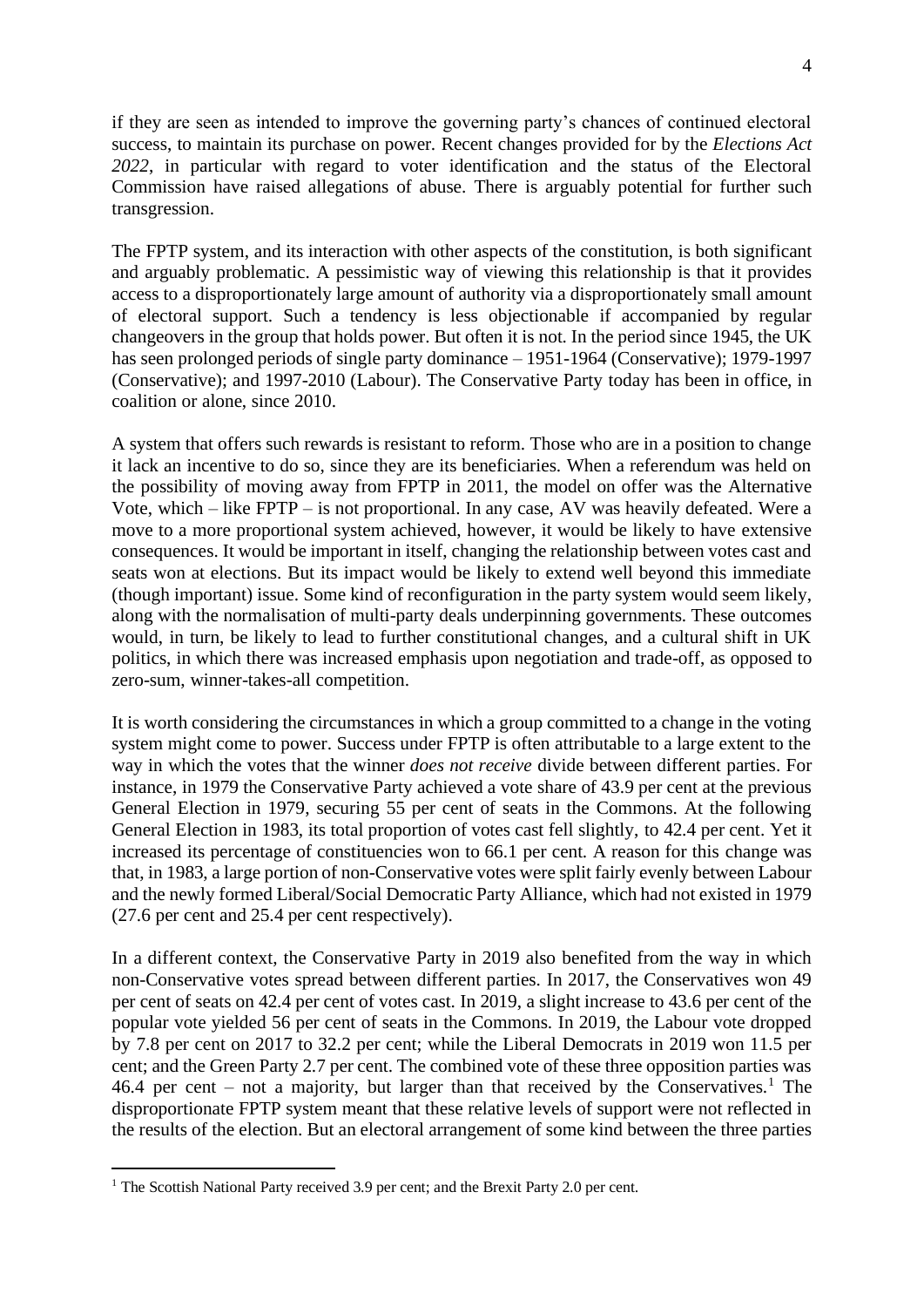would offer a potential means of changing the outcome. Such a Pact would require concessions on all sides, and it is likely that it would involve Labour committing itself to support the introduction of a proportional representation system (or perhaps to the holding of a referendum on this subject). In other words, it would be an attempt to succeed within the existing model, not as an end in itself, but as a means of replacing it.

With the possibility of a Pact in mind, the Constitution Society last year commissioned opinion research to assess the electoral prospects for a Green/Labour/Liberal Democrat Pact. It has now repeated this exercise. This polling is valuable because it offers insight into how voters might respond to a Pact, and the possible electoral consequences. Pollster Find Out Now and election experts Electoral Calculus ran an MRP poll on voting intention for Westminster in the presence of an electoral Pact on our behalf. It was a large-scale exercise, involving over 16,000 respondents, carried out from 9 to 12 May 2022.

The poll asked England and Wales residents whether and how they intend to vote if there were an imminent general election and there was an electoral Pact between Labour, the Liberal Democrats and the Green party.

The question assumed that there was an electoral Pact between Labour, the Liberal Democrats and the Green party throughout England and Wales. It was also assumed that the Pact did not apply in Scotland, and that Plaid Cymru were not included.

It was also assumed that the 573 seats in England and Wales were allocated between the Pact parties, so that only one of the Pact parties would stand a candidate in each seat. The method of seat selection was as follows:

- If a Pact party was elected to the seat in 2019 or gained the seat in a by-election, then that party is selected for that seat
- Of the remaining seats, one seat in 16 (eg 6 per cent) is selected for the Greens, based on the Greens' vote share in 2019. The selected seats must contain a fair and even variety of 'winnability'
- Of the remaining seats, seats are selected for Labour and the Liberal Democrats depending on which party received more votes in 2019

See Appendix 3 for the full list of seat selections.

This poll is very similar to a previous poll we commissioned in June 2021. The results of the previous poll are also included in the table below for reference.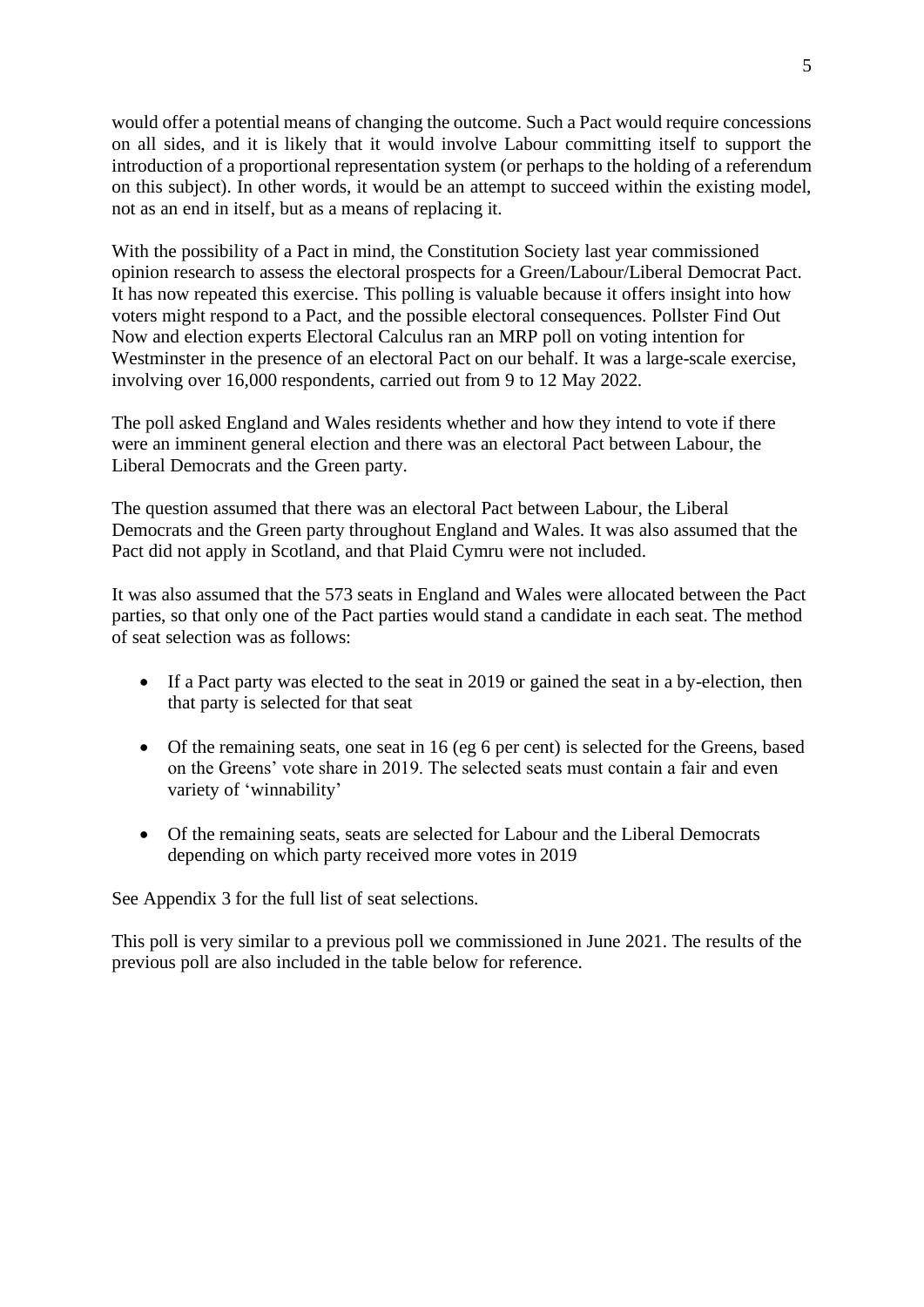The headline table of predicted seats is:

| Table 1.   |          |             |            |               |
|------------|----------|-------------|------------|---------------|
| Party      | General  | Prediction  | Prediction | Change        |
|            | Election | with pact   | With pact  | vs GE         |
|            | 2019     | (June 2021) | (May 2022) | 2019          |
| <b>CON</b> | 365      | 307         | 101        | $-264$        |
| LAB        | 203      | 239         | 393        | $+190$        |
| <b>SNP</b> | 48       | 48          | 48         | $\mathcal{O}$ |
| LIB        | 11       | 25          | 71         | $+60$         |
| Green      | 1        | 9           | 17         | $+16$         |
| Plaid      | 4        | 4           | 2          | $-2$          |

These results show that an electoral Pact between Labour, Liberal Democrats and the Greens could make a fundamental difference to the outcome of a general election.

Current opinion polls show that Labour might be largest party after a fresh general election, but there is no guarantee that it would have enough seats for an outright overall majority. The latest Electoral Calculus monthly poll of polls suggests that Labour would be short about 10 seats of a majority. The recent local election results also suggest that Labour's support is partial and patchy.

But if there were an electoral Pact between Labour, the Liberal Democrats and the Greens in England and Wales, then the Conservatives could lose two-thirds of their seats and would be ejected from government. The Pact parties would have a landslide victory, winning over 300 seats more than the Conservatives.

Within the Pact, all three parties would benefit from it. Labour nearly doubles its seat total. The Liberal Democrats go up to 71 seats, which would be the best Liberal performance since 1923. And the Greens could win 17 seats compared to their existing single seat. This could be perceived as win-win-win for these three parties.

The poll did not include Scotland and the calculations assumed no change to the 2019 election result there. In Wales, the poll suggests that Plaid might lose a couple of seats to the Pact.

Respondents were asked two questions. The first was a general question of likelihood to vote and the second question was tailored to the respondent's particular constituency, depending on which party had been (hypothetically) selected to stand in that seat. See appendix 1 for the full list of questions that were asked.

Some caveats are necessary. The Boundary Commission has produced initial proposals and we can assume that the next election will be fought after changes to constituency boundaries are implemented in 2023. It is unclear at this stage what impact this will have on the electoral prospects of the different parties, or a putative Pact.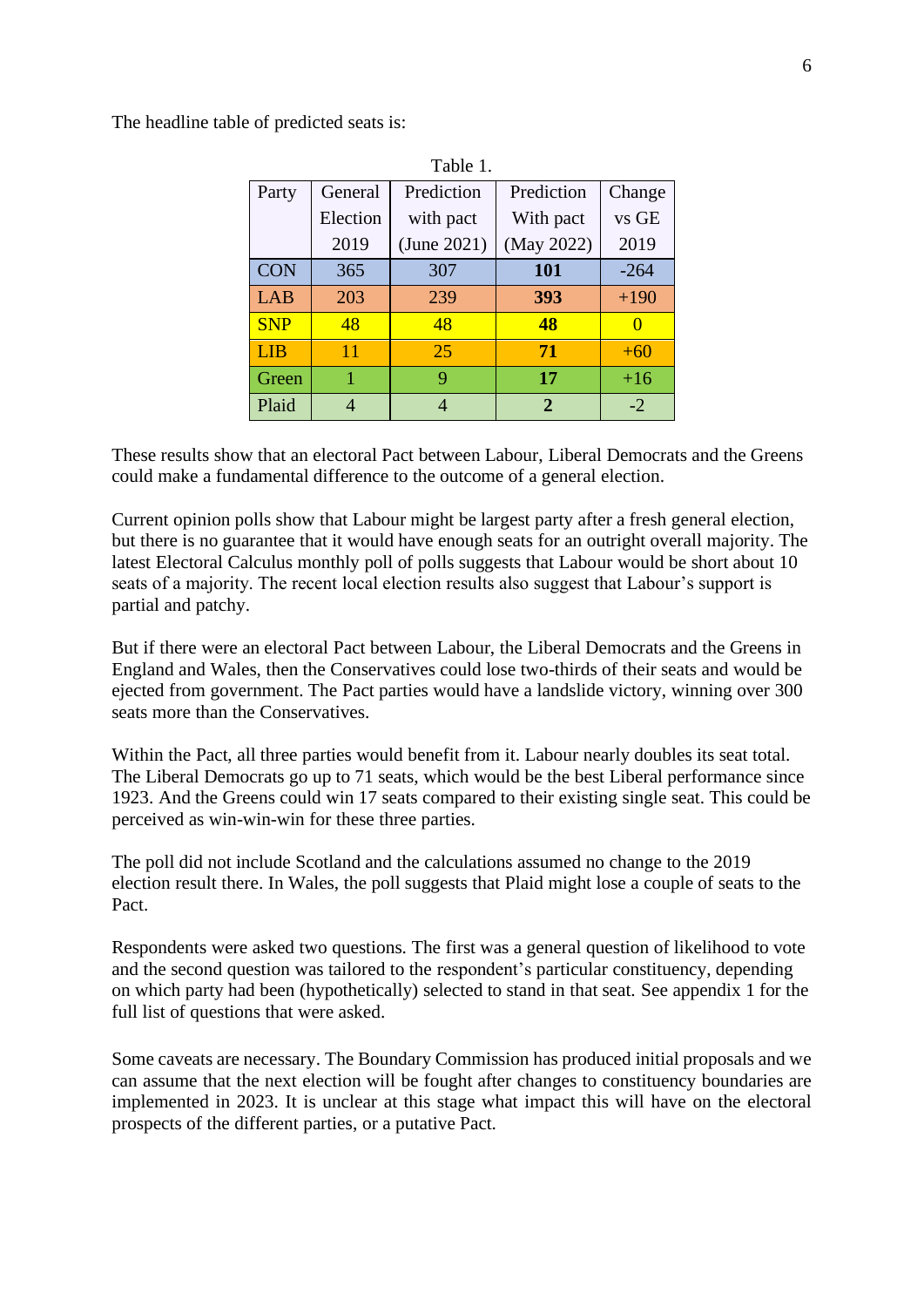Furthermore, if there were a Pact, the platform the parties involved were running on would be highly significant. It is reasonable to expect that the Greens and the Liberal Democrats would seek some form of proportional representation as a condition of their involvement. But would the parties run on a joint policy platform beyond this stipulation? Political circumstances and negotiation will determine the answer to this question, and many of the others posed by the prospect of an electoral alliance. However, this research indicates that, in present circumstances, supporters of the Labour, Liberal Democrat and Green parties are amenable to voting for a Pact candidate, even if the candidate is not drawn from their own party. Depending on how the seats are allocated, all three parties could secure a significant 'win' from a Pact. In purely electoral terms then, a Pact between Labour, the Liberal Democrats and the Greens is a viable proposition – one which, if taken up, would likely lead to the major constitutional change of an alternative parliamentary voting system.

Electoral pacts or similar arrangements have been used on numerous occasions in UK political history, and have sometimes been highly successful. Whether – and if so on what terms – the parties focused on here are able to reach an agreement; and if the leaders of the Pact were able to present it in an appealing way to voters, are matters of politics. But there appears to be potential on which the opposition parties might seek to capitalise.

*Prof. Andrew Blick, Senior Adviser to the Constitution Society, is Head of Department of Political Economy and Professor of Politics and Contemporary History, King's College London.*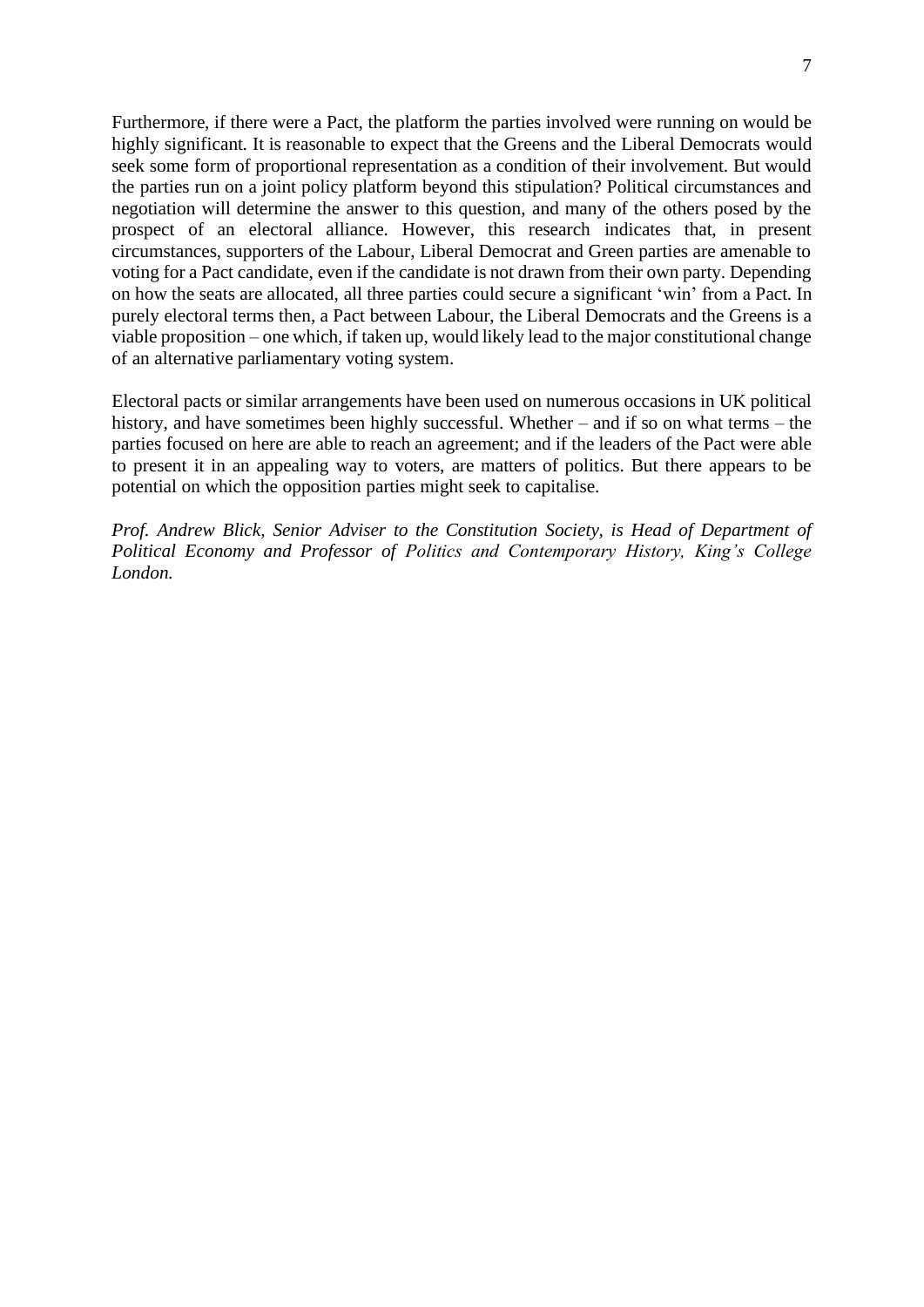### **Technical details**

Find Out Now polled 16,279 adults in England and Wales online between 9-12 May 2022. The sample was weighted to be representative by gender, age, social grade, other demographics and past voting patterns. Regression techniques were used to infer projected seat results.

Both Find Out Now and Electoral Calculus are members of the British Polling Council and abide by its rules.

#### **Electoral Calculus**

Electoral Calculus is a political consultancy specialising in quantitative analysis and modelling for electoral and other market research projects. Its pre-poll prediction for the 2019 general election was the most accurate published forecast. It was founded by Martin Baxter, its CEO.

#### **Find Out Now**

Find Out Now gathers poll responses from Pick My Postcode, a daily panel from 2.6 million members. Highly profiled respondents can be targeted instantly, and at scale to deliver reliable results fast.

More than 73 million responses have been received to Find Out Now's polls since it launched in November 2018. Find Out Now are Market Research Society Company Partners and a member of the British Polling Council.

#### **Regression polling**

Modern polling analysis often uses statistical regression techniques to get more accurate and geographically detailed results. Also called MRP (multi-level regression and post stratification) they have been used successfully by Electoral Calculus and other pollsters to predict general elections, local elections and the 2019 European elections.

These techniques work by spotting patterns between people's demographic characteristics and their likelihood to vote for various parties.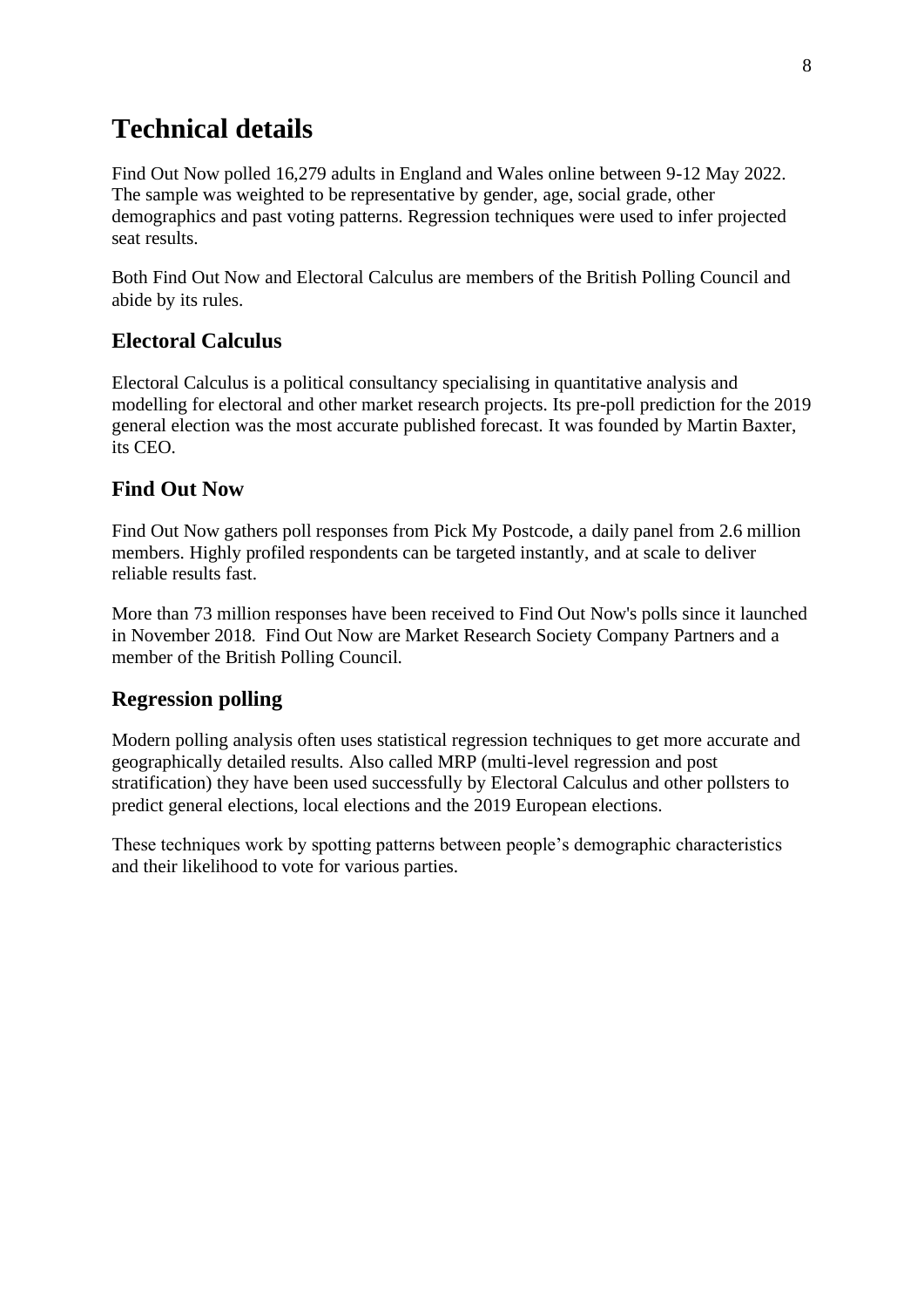#### **Appendix 1 – Questions**

Respondents were asked two questions. The first was a general question of likelihood to vote.

Q1. We know that many people in your area didn't vote in the last general election. How likely do you think you are to vote in the next general election on a scale from 0 to 10? (10 certain to vote, 0 - certain not to vote)

The second question depends on the constituency that the respondent lives in. In general terms, the question has the format

Q2. Suppose at the next general election that all the usual political parties are standing in your seat except that the [OTHER PARTY1] and [OTHER PARTY2] have agreed not to stand and are asking their supporters to vote [SELECTED PARTY]. Which party, if any, would you vote for, in this general election?

This had three particular instances, depending on which pact party was selected for the relevant seat. These question variants were:

Q2A. [For voters in seats selected for Labour] Suppose at the next general election that all the usual political parties are standing in your seat except that the Liberal Democrats and the Greens have agreed not to stand and are asking their supporters to vote Labour. Which party, if any, would you vote for, in this general election?

Q2B. [For voters in seats selected for the Liberal Democrats] Suppose at the next general election that all the usual political parties are standing in your seat except that Labour and the Greens have agreed not to stand and are asking their supporters to vote Liberal Democrat. Which party, if any, would you vote for, in this general election

Q2C. [For voters in seats selected for the Green party] Suppose at the next general election that all the usual political parties are standing in your seat except that Labour and the Liberal Democrats have agreed not to stand and are asking their supporters to vote Green. Which party, if any, would you vote for, in this general election?

Respondents were not given the option of voting for a pact party which was not selected for their own seat. Respondents were given the additional option of "Would not vote" if the existence of the pact made them decide on that.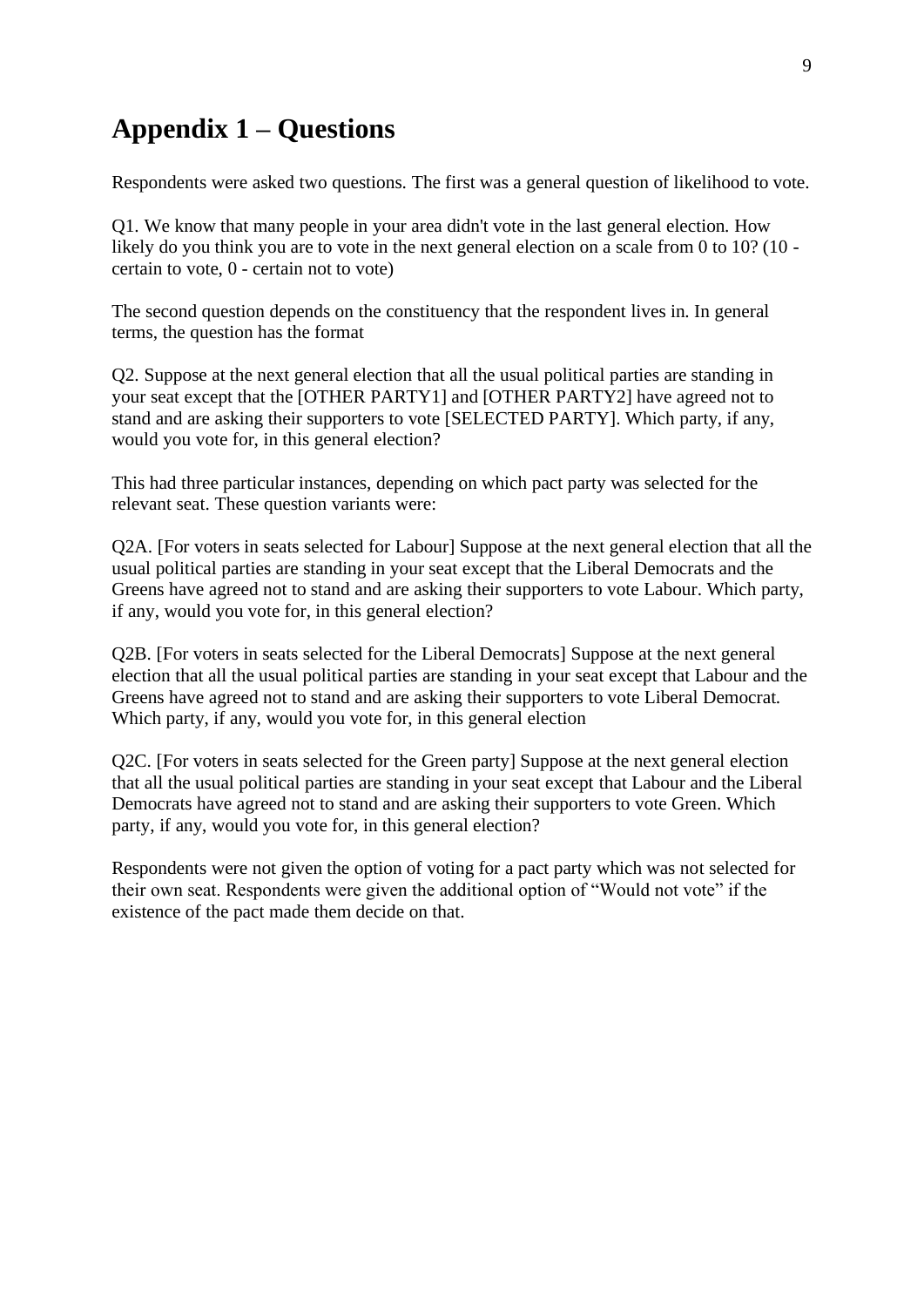## **Appendix 2 – List of seats predicted to change hands**

Table shows current and predicted winning party in 266 seats which the poll predicts would change hands.

| <b>SeatName</b>                      | <b>Current</b> | <b>Prediction</b> |
|--------------------------------------|----------------|-------------------|
| Aldershot                            | <b>CON</b>     | LAB               |
| Altrincham and Sale West             | <b>CON</b>     | LAB               |
| <b>Arundel and South Downs</b>       | <b>CON</b>     | <b>LIB</b>        |
| Ashfield                             | <b>CON</b>     | LAB               |
| Ashford                              | <b>CON</b>     | LAB               |
| Aylesbury                            | CON            | LAB               |
| Banbury                              | <b>CON</b>     | LAB               |
| <b>Barrow and Furness</b>            | <b>CON</b>     | LAB               |
| Basingstoke                          | <b>CON</b>     | LAB               |
| <b>Bassetlaw</b>                     | <b>CON</b>     | LAB               |
| Beckenham                            | <b>CON</b>     | LAB               |
| <b>Bedfordshire Mid</b>              | <b>CON</b>     | LAB               |
| <b>Bedfordshire North East</b>       | <b>CON</b>     | LAB               |
| <b>Bedfordshire South West</b>       | <b>CON</b>     | LAB               |
| Berwick-upon-Tweed                   | <b>CON</b>     | LAB               |
| Bexleyheath and Crayford             | <b>CON</b>     | LAB               |
| <b>Birmingham Northfield</b>         | <b>CON</b>     | LAB               |
| <b>Bishop Auckland</b>               | <b>CON</b>     | LAB               |
| <b>Blackpool North and Cleveleys</b> | <b>CON</b>     | LAB               |
| <b>Blackpool South</b>               | <b>CON</b>     | LAB               |
| <b>Blyth Valley</b>                  | <b>CON</b>     | LAB               |
| <b>Bolsover</b>                      | <b>CON</b>     | LAB               |
| <b>Bolton North East</b>             | <b>CON</b>     | LAB               |
| <b>Bolton West</b>                   | <b>CON</b>     | LAB               |
| <b>Bournemouth East</b>              | <b>CON</b>     | Green             |
| <b>Bournemouth West</b>              | <b>CON</b>     | Green             |
| <b>Bracknell</b>                     | <b>CON</b>     | LAB               |
| <b>Broadland</b>                     | <b>CON</b>     | LAB               |
| <b>Bromley and Chislehurst</b>       | <b>CON</b>     | LAB               |
| <b>Broxtowe</b>                      | <b>CON</b>     | LAB               |
| Buckingham                           | <b>CON</b>     | <b>LIB</b>        |
| <b>Burnley</b>                       | <b>CON</b>     | LAB               |
| <b>Burton</b>                        | <b>CON</b>     | LAB               |
| <b>Bury North</b>                    | <b>CON</b>     | LAB               |
| <b>Bury South</b>                    | <b>CON</b>     | <b>LAB</b>        |
| <b>Bury St Edmunds</b>               | <b>CON</b>     | Green             |
| <b>Calder Valley</b>                 | <b>CON</b>     | <b>LAB</b>        |
| Camborne and Redruth                 | <b>CON</b>     | LAB               |
| Cambridgeshire North West            | <b>CON</b>     | LAB               |
|                                      | <b>CON</b>     |                   |
| Cambridgeshire South                 |                | <b>LIB</b>        |
| Cambridgeshire South East            | <b>CON</b>     | <b>LIB</b>        |
| Carlisle                             | <b>CON</b>     | LAB               |
| Carshalton and Wallington            | <b>CON</b>     | <b>LIB</b>        |
| Cheadle                              | <b>CON</b>     | <b>LIB</b>        |
| Chelmsford                           | <b>CON</b>     | <b>LIB</b>        |
| Chelsea and Fulham                   | <b>CON</b>     | <b>LIB</b>        |
| Cheltenham                           | <b>CON</b>     | <b>LIB</b>        |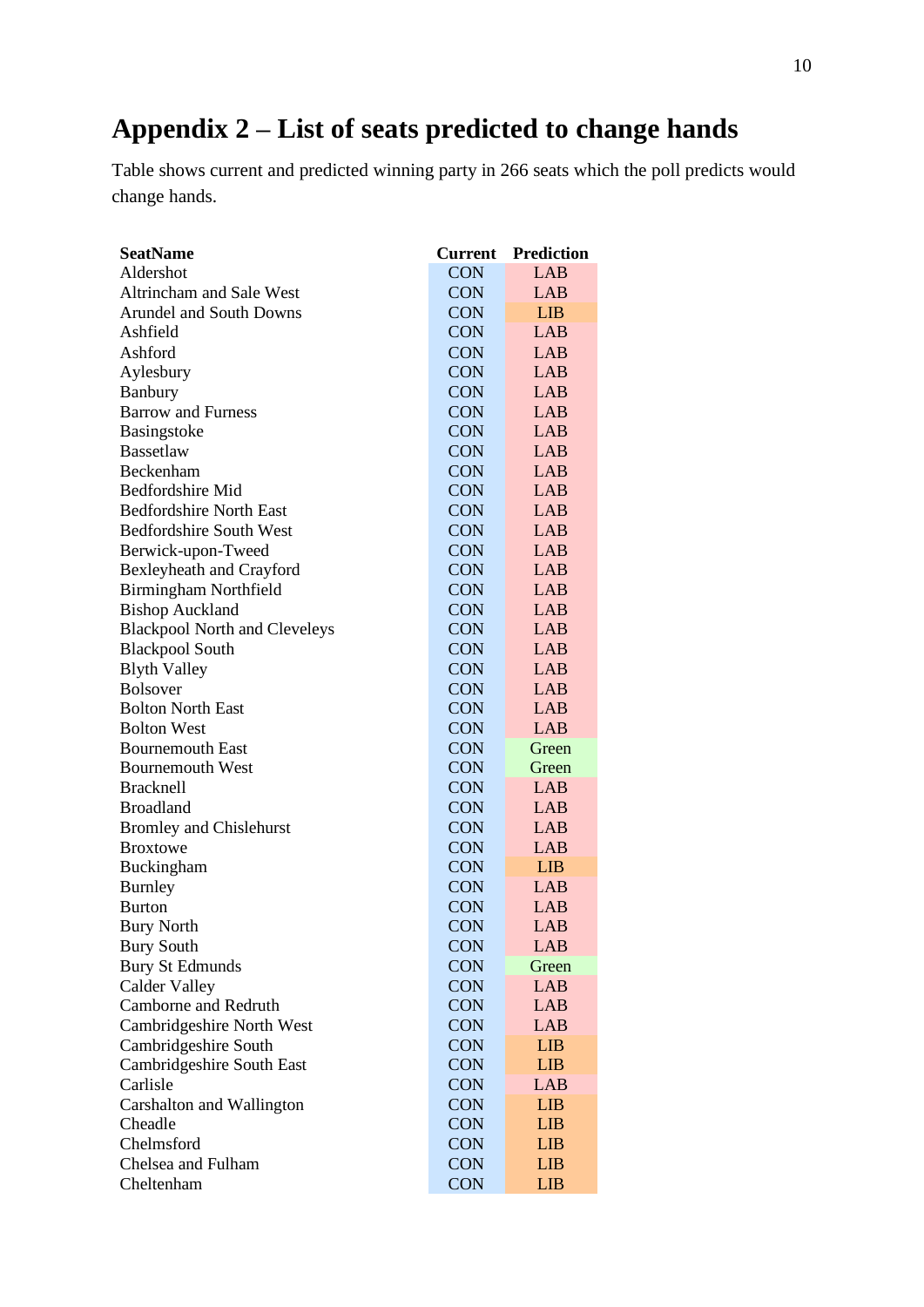| <b>Chesham and Amersham</b>      | <b>CON</b> | <b>LIB</b> |
|----------------------------------|------------|------------|
| Chichester                       | <b>CON</b> | <b>LIB</b> |
| Chingford and Woodford Green     | <b>CON</b> | LAB        |
| Chippenham                       | <b>CON</b> | <b>LIB</b> |
| <b>Chipping Barnet</b>           | <b>CON</b> | <b>LAB</b> |
| Cities of London and Westminster | <b>CON</b> | <b>LIB</b> |
| Colchester                       | <b>CON</b> | LAB        |
| <b>Colne Valley</b>              | <b>CON</b> | LAB        |
| Congleton                        | <b>CON</b> | LAB        |
| Copeland                         | <b>CON</b> | LAB        |
| Corby                            | <b>CON</b> | LAB        |
| <b>Cornwall North</b>            | <b>CON</b> | <b>LIB</b> |
| <b>Cornwall South East</b>       | <b>CON</b> | LAB        |
| Cotswolds, The                   | <b>CON</b> | <b>LIB</b> |
| Crawley                          | <b>CON</b> | LAB        |
| <b>Crewe and Nantwich</b>        | <b>CON</b> | <b>LAB</b> |
| Croydon South                    | <b>CON</b> | LAB        |
| Darlington                       | <b>CON</b> | LAB        |
| Dartford                         | <b>CON</b> | LAB        |
| Derby North                      | <b>CON</b> | LAB        |
| <b>Derbyshire Dales</b>          | <b>CON</b> | LAB        |
| Derbyshire Mid                   | <b>CON</b> | LAB        |
| Derbyshire North East            | <b>CON</b> | LAB        |
| Devizes                          | <b>CON</b> | <b>LIB</b> |
| Devon Central                    | <b>CON</b> | LAB        |
| Devon North                      | <b>CON</b> | <b>LIB</b> |
| Devon West and Torridge          | <b>CON</b> | <b>LIB</b> |
| Dewsbury                         | <b>CON</b> | LAB        |
| Don Valley                       | <b>CON</b> | LAB        |
| Dorset South                     | <b>CON</b> | LAB        |
| Dorset West                      | <b>CON</b> | Green      |
| Dover                            | <b>CON</b> | LAB        |
| <b>Dudley North</b>              | <b>CON</b> | LAB        |
| Durham North West                | <b>CON</b> | LAB        |
| Eastbourne                       | <b>CON</b> | <b>LIB</b> |
| Eastleigh                        | <b>CON</b> | <b>LIB</b> |
| Eddisbury                        | <b>CON</b> | LAB        |
| <b>Elmet and Rothwell</b>        | <b>CON</b> | LAB        |
| Epsom and Ewell                  | <b>CON</b> | <b>LIB</b> |
| Erewash                          | <b>CON</b> | <b>LAB</b> |
| Esher and Walton                 | <b>CON</b> | <b>LIB</b> |
| <b>Filton and Bradley Stoke</b>  | <b>CON</b> | LAB        |
| Finchley and Golders Green       | <b>CON</b> | <b>LIB</b> |
| Folkestone and Hythe             | <b>CON</b> | LAB        |
| Forest of Dean                   | <b>CON</b> | Green      |
| Gedling                          | <b>CON</b> | <b>LAB</b> |
| Gillingham and Rainham           | <b>CON</b> | <b>LAB</b> |
| Gloucester                       | <b>CON</b> | LAB        |
| Gravesham                        | <b>CON</b> | LAB        |
| <b>Great Grimsby</b>             | <b>CON</b> | LAB        |
| Guildford                        | <b>CON</b> | <b>LIB</b> |
| Halesowen and Rowley Regis       | <b>CON</b> | <b>LAB</b> |
| Hampshire East                   | <b>CON</b> | Green      |
| Hampshire North East             | <b>CON</b> | <b>LIB</b> |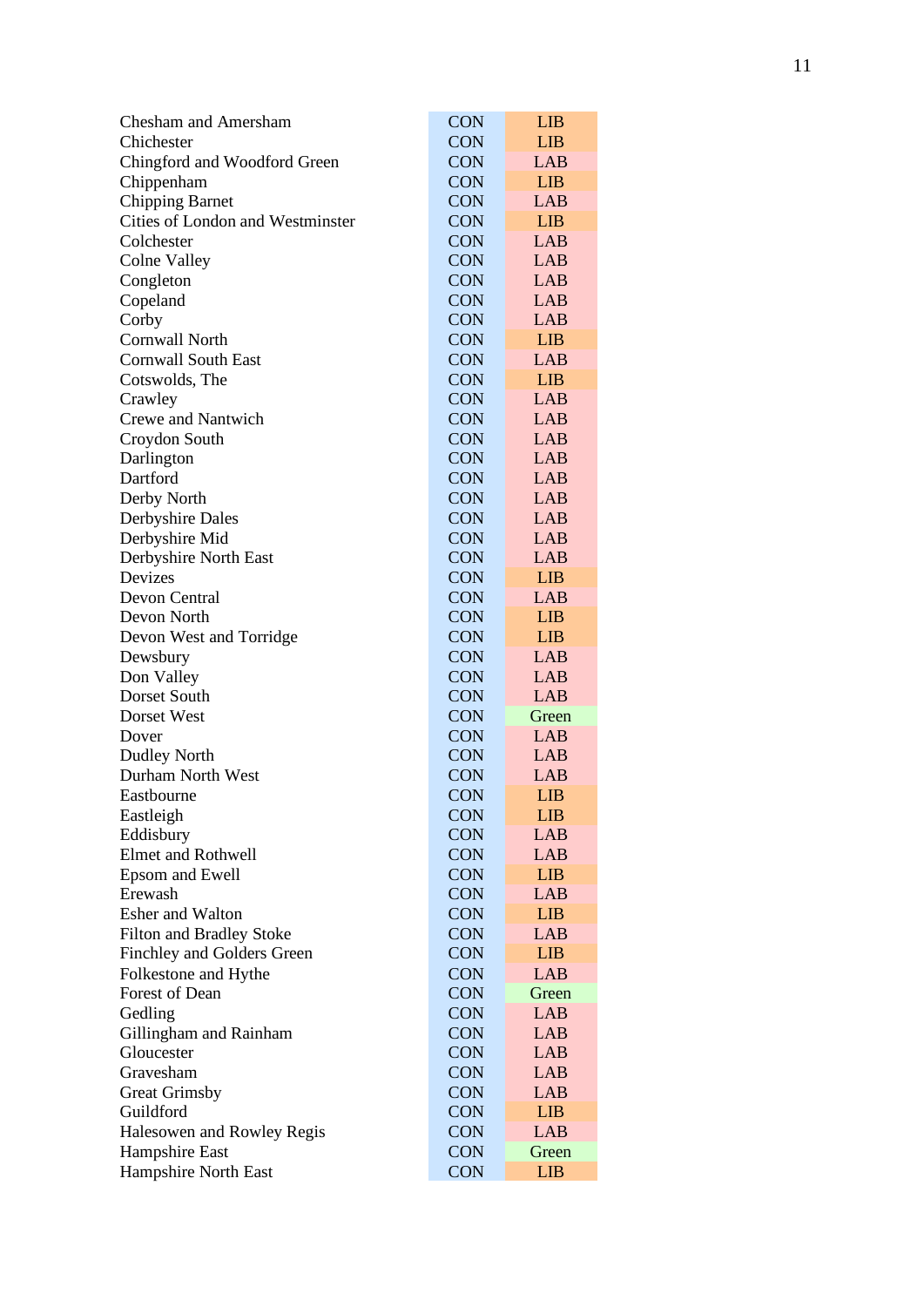| Harborough                             | <b>CON</b> | <b>LAB</b> |
|----------------------------------------|------------|------------|
| Harlow                                 | <b>CON</b> | LAB        |
| Harrogate and Knaresborough            | <b>CON</b> | <b>LIB</b> |
| <b>Harrow East</b>                     | <b>CON</b> | LAB        |
| Harwich and North Essex                | <b>CON</b> | LAB        |
| Hastings and Rye                       | <b>CON</b> | LAB        |
| <b>Hazel Grove</b>                     | <b>CON</b> | <b>LIB</b> |
| Hemel Hempstead                        | <b>CON</b> | LAB        |
| Hendon                                 | <b>CON</b> | LAB        |
| Henley                                 | <b>CON</b> | <b>LIB</b> |
| Hereford and South Herefordshire       | <b>CON</b> | LAB        |
| <b>Hertford and Stortford</b>          | <b>CON</b> | LAB        |
| <b>Hertfordshire North East</b>        | <b>CON</b> | LAB        |
| Hertfordshire South West               | <b>CON</b> | LAB        |
| Hertsmere                              | CON        | LAB        |
| Hexham                                 | <b>CON</b> | LAB        |
| Heywood and Middleton                  | <b>CON</b> | LAB        |
| <b>High Peak</b>                       | <b>CON</b> | LAB        |
| Hitchin and Harpenden                  | CON        | <b>LIB</b> |
| Horsham                                | <b>CON</b> | <b>LIB</b> |
| Huntingdon                             | <b>CON</b> | LAB        |
| Hyndburn                               | <b>CON</b> | LAB        |
| Ipswich                                | <b>CON</b> | LAB        |
| Isle of Wight                          | <b>CON</b> | Green      |
| Keighley                               | <b>CON</b> | <b>LAB</b> |
| Kenilworth and Southam                 | <b>CON</b> | <b>LIB</b> |
| Kensington                             | <b>CON</b> | LAB        |
| Kettering                              | <b>CON</b> | <b>LAB</b> |
| Kingswood                              | <b>CON</b> | <b>LAB</b> |
| Leigh                                  | <b>CON</b> | LAB        |
| Lewes                                  | <b>CON</b> | Green      |
| Lincoln                                | <b>CON</b> | LAB        |
| Loughborough                           | <b>CON</b> | LAB        |
| Macclesfield                           | <b>CON</b> | LAB        |
| Maidenhead                             | <b>CON</b> | <b>LIB</b> |
| Maidstone and The Weald                | <b>CON</b> | <b>LAB</b> |
| Middlesbrough South and Cleveland East | <b>CON</b> | <b>LAB</b> |
| Milton Keynes North                    | <b>CON</b> | <b>LAB</b> |
| Milton Keynes South                    | <b>CON</b> | <b>LAB</b> |
| Mole Valley                            | <b>CON</b> | <b>LIB</b> |
| Morecambe and Lunesdale                | <b>CON</b> | LAB        |
| Morley and Outwood                     | <b>CON</b> | LAB        |
| Newbury                                | <b>CON</b> | <b>LIB</b> |
| Newcastle-under-Lyme                   | <b>CON</b> | <b>LAB</b> |
| Newton Abbot                           | <b>CON</b> | <b>LIB</b> |
| Norfolk Mid                            | <b>CON</b> | <b>LAB</b> |
| Norfolk South                          | <b>CON</b> | <b>LAB</b> |
| Northampton North                      | <b>CON</b> | LAB        |
| Northampton South                      | <b>CON</b> | LAB        |
| Norwich North                          | <b>CON</b> | LAB        |
| Nuneaton                               | <b>CON</b> | <b>LAB</b> |
| Pendle                                 | <b>CON</b> | <b>LAB</b> |
| Penistone and Stocksbridge             | <b>CON</b> | <b>LAB</b> |
| Peterborough                           | <b>CON</b> | <b>LAB</b> |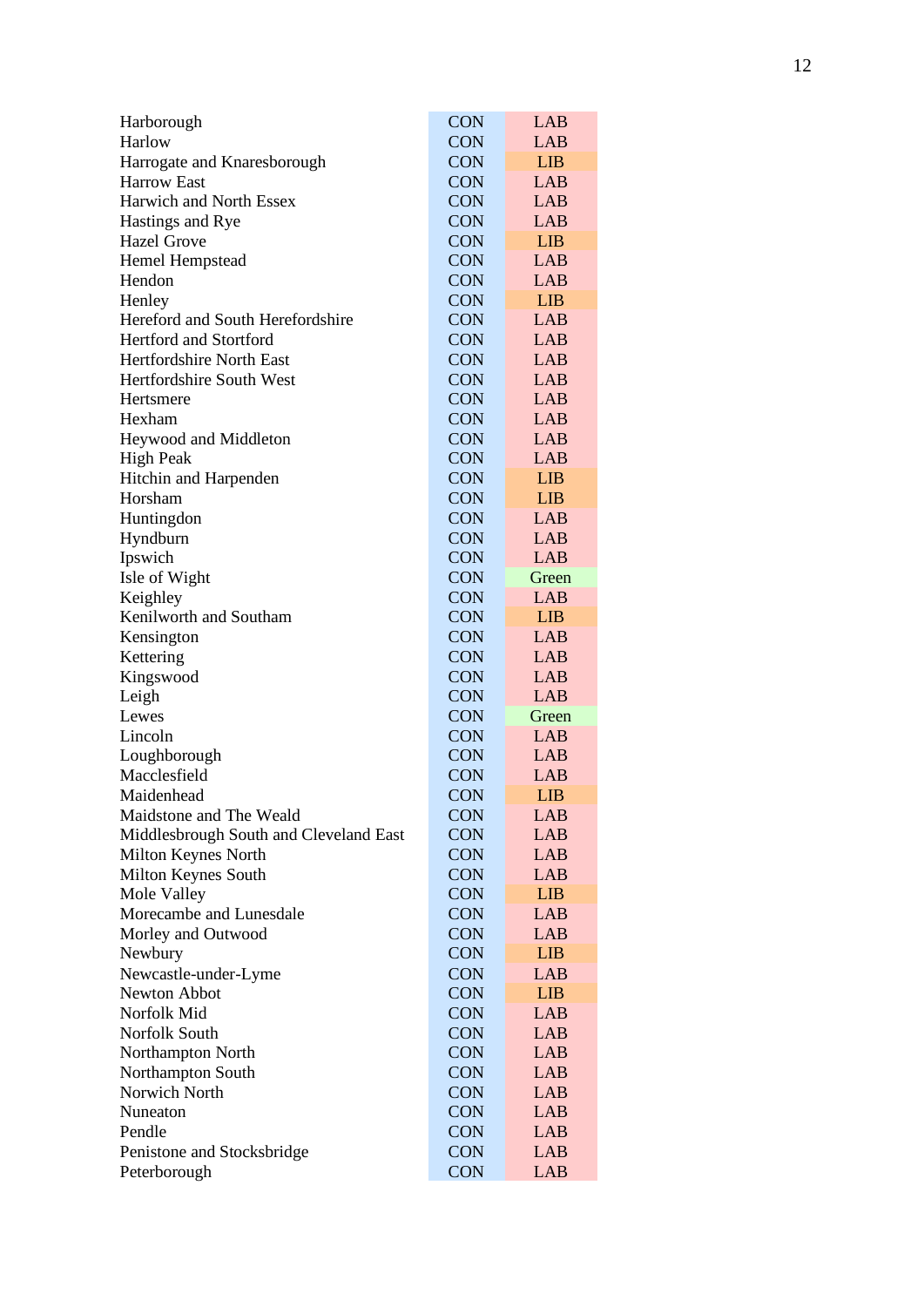| <b>Plymouth Moor View</b>     | <b>CON</b> | LAB        |
|-------------------------------|------------|------------|
| Poole                         | <b>CON</b> | LAB        |
| Portsmouth North              | <b>CON</b> | LAB        |
| Pudsey                        | <b>CON</b> | LAB        |
| <b>Reading West</b>           | <b>CON</b> | LAB        |
| Redcar                        | <b>CON</b> | LAB        |
| Redditch                      | <b>CON</b> | LAB        |
| Reigate                       | <b>CON</b> | Green      |
| <b>Ribble South</b>           | <b>CON</b> | <b>LAB</b> |
| Rochester and Strood          | <b>CON</b> | LAB        |
| Rochford and Southend East    | <b>CON</b> | LAB        |
| Romsey and Southampton North  | <b>CON</b> | <b>LIB</b> |
| <b>Rossendale and Darwen</b>  | <b>CON</b> | LAB        |
| <b>Rother Valley</b>          | <b>CON</b> | LAB        |
| Rugby                         | <b>CON</b> | LAB        |
| Ruislip, Northwood and Pinner | <b>CON</b> | LAB        |
| Runnymede and Weybridge       | <b>CON</b> | LAB        |
| Rushcliffe                    | <b>CON</b> | LAB        |
| Salisbury                     | <b>CON</b> | Green      |
| Scarborough and Whitby        | <b>CON</b> | LAB        |
| Scunthorpe                    | <b>CON</b> | LAB        |
| Sedgefield                    | <b>CON</b> | LAB        |
| Sherwood                      | <b>CON</b> | LAB        |
| Shipley                       | <b>CON</b> | LAB        |
| Shrewsbury and Atcham         | <b>CON</b> | LAB        |
| Solihull                      | <b>CON</b> | LAB        |
| <b>Somerset North</b>         | <b>CON</b> | Green      |
| <b>Somerset North East</b>    | <b>CON</b> | LAB        |
| Somerton and Frome            | <b>CON</b> | Green      |
| Southampton Itchen            | <b>CON</b> | LAB        |
| Southend West                 | <b>CON</b> | LAB        |
| Southport                     | <b>CON</b> | <b>LAB</b> |
| Spelthorne                    | <b>CON</b> | LAB        |
| St Austell and Newquay        | <b>CON</b> | LAB        |
| <b>St</b> Ives                | <b>CON</b> | <b>LIB</b> |
| Stafford                      | <b>CON</b> | Green      |
| Stevenage                     | <b>CON</b> | LAB        |
| <b>Stockton South</b>         | <b>CON</b> | LAB        |
| <b>Stoke-on-Trent Central</b> | <b>CON</b> | <b>LAB</b> |
| <b>Stoke-on-Trent North</b>   | <b>CON</b> | <b>LAB</b> |
| Stoke-on-Trent South          | <b>CON</b> | LAB        |
| Stourbridge                   | <b>CON</b> | LAB        |
| Stroud                        | <b>CON</b> | Green      |
| <b>Suffolk Coastal</b>        | <b>CON</b> | <b>LAB</b> |
| <b>Surrey East</b>            | <b>CON</b> | <b>LIB</b> |
| <b>Surrey Heath</b>           | <b>CON</b> | <b>LIB</b> |
| <b>Surrey South West</b>      | <b>CON</b> | <b>LIB</b> |
| <b>Sussex Mid</b>             | <b>CON</b> | <b>LIB</b> |
| <b>Sutton and Cheam</b>       | <b>CON</b> | <b>LIB</b> |
| <b>Sutton Coldfield</b>       | <b>CON</b> | LAB        |
| <b>Swindon North</b>          | <b>CON</b> | LAB        |
| <b>Swindon South</b>          | <b>CON</b> | <b>LAB</b> |
| Tatton                        | <b>CON</b> | LAB        |
| <b>Taunton Deane</b>          | <b>CON</b> | <b>LIB</b> |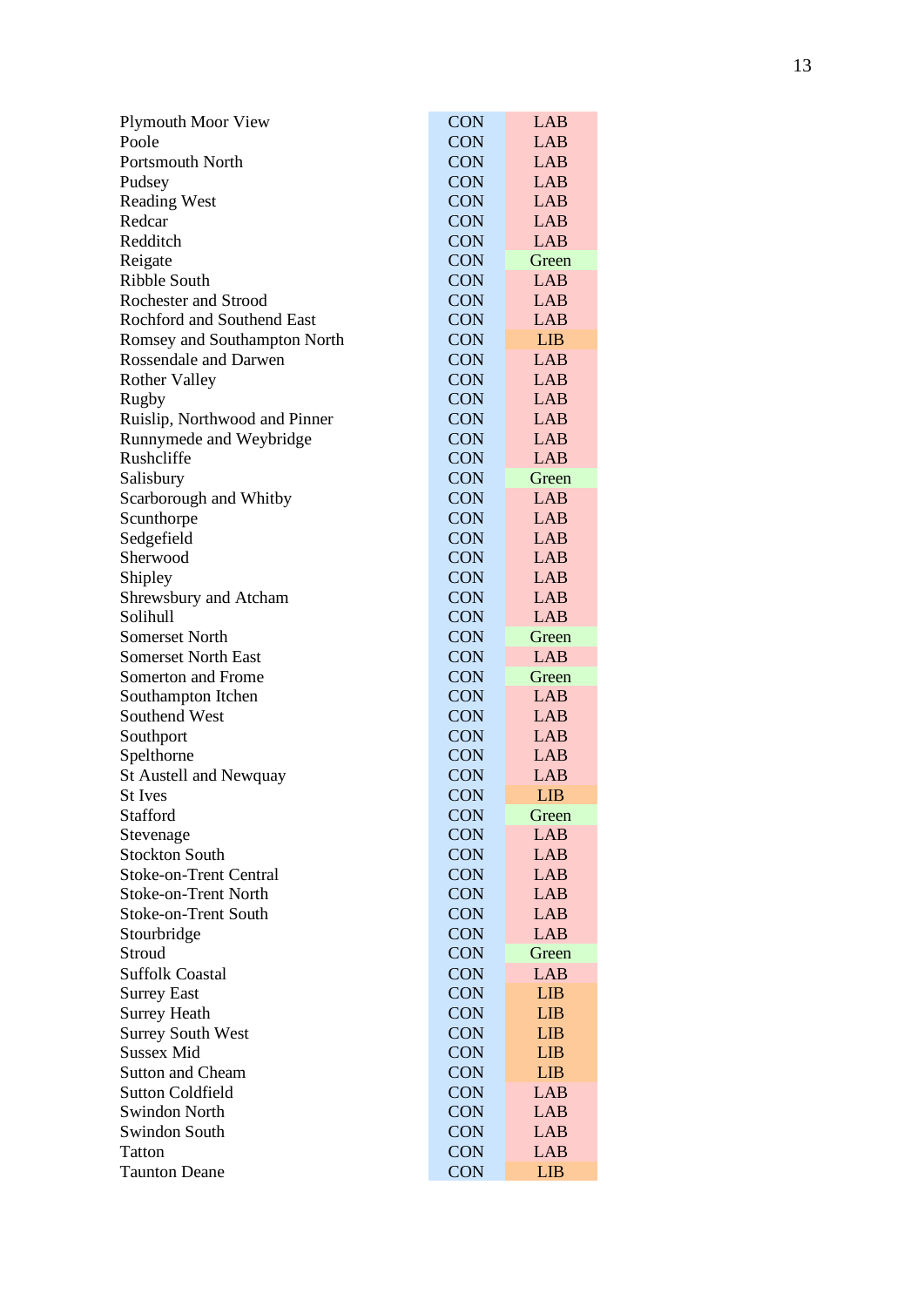| Telford                                 | <b>CON</b> | LAB        |
|-----------------------------------------|------------|------------|
| Tewkesbury                              | <b>CON</b> | <b>LIB</b> |
| <b>Thanet North</b>                     | <b>CON</b> | LAB        |
| <b>Thanet South</b>                     | <b>CON</b> | LAB        |
| Thornbury and Yate                      | <b>CON</b> | <b>LIB</b> |
| <b>Thurrock</b>                         | <b>CON</b> | LAB        |
| <b>Tiverton and Honiton</b>             | <b>CON</b> | LAB        |
| Torbay                                  | <b>CON</b> | <b>LIB</b> |
| Totnes                                  | <b>CON</b> | <b>LIB</b> |
| <b>Truro and Falmouth</b>               | <b>CON</b> | Green      |
| Tunbridge Wells                         | <b>CON</b> | <b>LIB</b> |
| <b>Uxbridge and South Ruislip</b>       | <b>CON</b> | LAB        |
| Wakefield                               | <b>CON</b> | LAB        |
| <b>Walsall North</b>                    | <b>CON</b> | <b>LAB</b> |
| Wantage                                 | <b>CON</b> | <b>LIB</b> |
| <b>Warrington South</b>                 | <b>CON</b> | LAB        |
| Watford                                 | <b>CON</b> | LAB        |
| Waveney                                 | <b>CON</b> | LAB        |
| Wellingborough                          | <b>CON</b> | LAB        |
| Wells                                   | <b>CON</b> | <b>LIB</b> |
| Welwyn Hatfield                         | <b>CON</b> | LAB        |
| <b>West Bromwich East</b>               | <b>CON</b> | LAB        |
| <b>West Bromwich West</b>               | <b>CON</b> | LAB        |
| Weston-Super-Mare                       | <b>CON</b> | LAB        |
| <b>Wiltshire North</b>                  | <b>CON</b> | <b>LIB</b> |
| Wiltshire South West                    | <b>CON</b> | LAB        |
| Wimbledon                               | <b>CON</b> | <b>LIB</b> |
| Winchester                              | <b>CON</b> | <b>LIB</b> |
| Windsor                                 | <b>CON</b> | <b>LIB</b> |
| Witney                                  | <b>CON</b> | <b>LIB</b> |
| Woking                                  | <b>CON</b> | <b>LIB</b> |
| Wokingham                               | <b>CON</b> | <b>LIB</b> |
| Wolverhampton North East                | <b>CON</b> | LAB        |
| <b>Wolverhampton South West</b>         | <b>CON</b> | LAB        |
| Worcester                               | <b>CON</b> | LAB        |
| Workington                              | <b>CON</b> | <b>LAB</b> |
| Worthing East and Shoreham              | <b>CON</b> | <b>LAB</b> |
| <b>Worthing West</b>                    | <b>CON</b> | <b>LAB</b> |
| Wrekin, The                             | <b>CON</b> | <b>LAB</b> |
| Wycombe                                 | <b>CON</b> | <b>LAB</b> |
| Yeovil                                  | <b>CON</b> | <b>LIB</b> |
| <b>York Outer</b>                       | <b>CON</b> | LAB        |
| Aberconwy                               | <b>CON</b> | LAB        |
| Arfon                                   | Plaid      | <b>LAB</b> |
| <b>Brecon and Radnorshire</b>           | <b>CON</b> | <b>LIB</b> |
| <b>Bridgend</b>                         | <b>CON</b> | LAB        |
| Carmarthen West and Pembrokeshire South | <b>CON</b> | LAB        |
| Ceredigion                              | Plaid      | <b>LIB</b> |
| Clwyd South                             | <b>CON</b> | LAB        |
| Clwyd West                              | <b>CON</b> | LAB        |
| Delyn                                   | <b>CON</b> | <b>LAB</b> |
| Monmouth                                | <b>CON</b> | <b>LAB</b> |
| Preseli Pembrokeshire                   | <b>CON</b> | <b>LAB</b> |
| Vale of Clwyd                           | <b>CON</b> | <b>LAB</b> |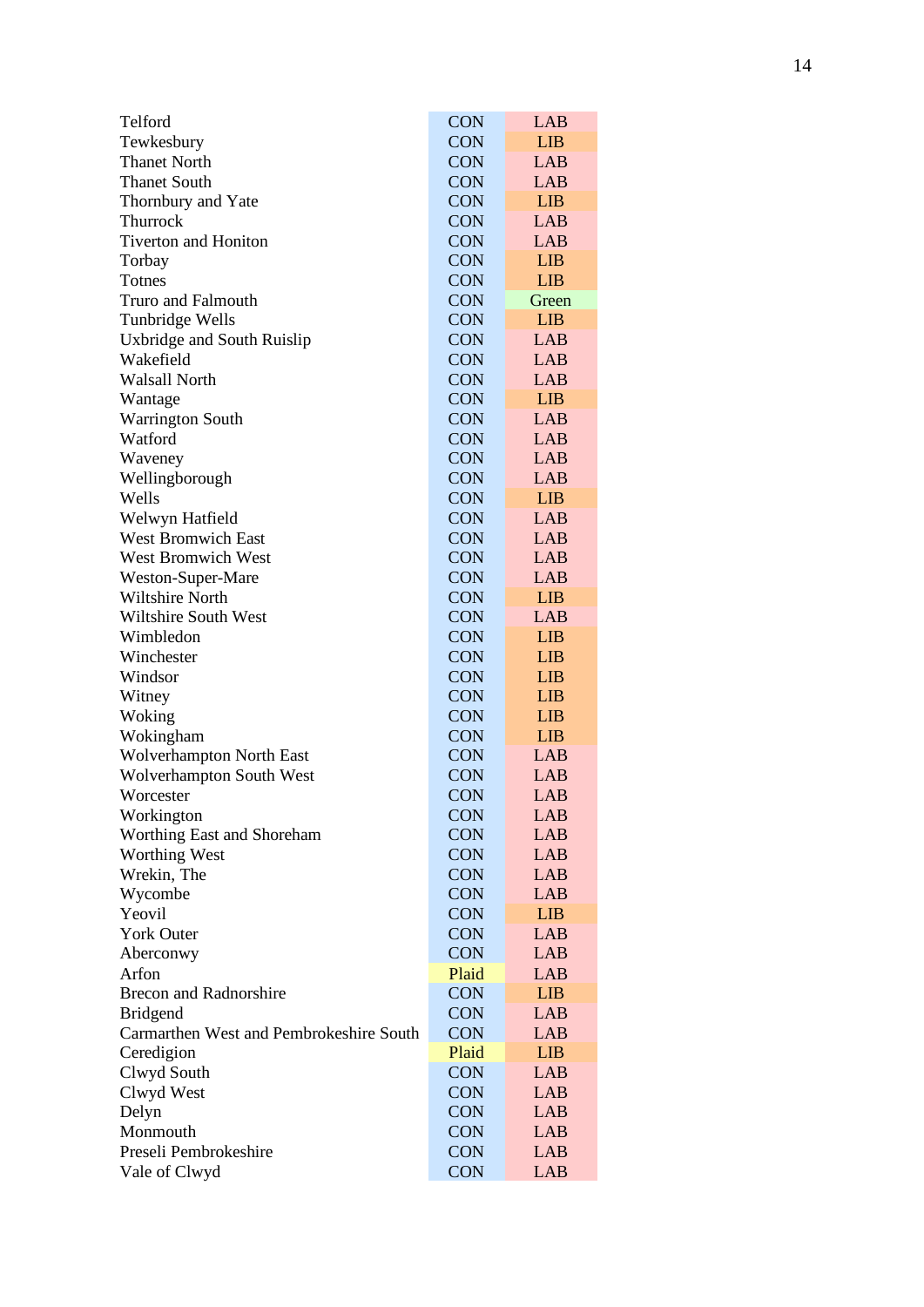| Vale of Glamorgan | <b>CON</b> | Green |
|-------------------|------------|-------|
| Wrexham           | <b>CON</b> | LAB   |
| <b>Ynys</b> Mon   | <b>CON</b> | LAB   |

#### **Appendix 3 – Selected seats**

Seats selected for Labour (468 seats)

Aberavon, Aberconwy, Aldershot, Aldridge-Brownhills, Altrincham and Sale West, Alyn and Deeside, Amber Valley, Arfon, Ashfield, Ashford, Ashton under Lyne, Aylesbury, Banbury, Barking, Barnsley Central, Barnsley East, Barrow and Furness, Basildon and Billericay, Basildon South and East Thurrock, Basingstoke, Bassetlaw, Batley and Spen, Battersea, Beaconsfield, Beckenham, Bedford, Bedfordshire Mid, Bedfordshire North East, Bedfordshire South West, Bermondsey and Old Southwark, Berwick-upon-Tweed, Bethnal Green and Bow, Beverley and Holderness, Bexhill and Battle, Bexleyheath and Crayford, Birkenhead, Birmingham Edgbaston, Birmingham Erdington, Birmingham Hall Green, Birmingham Hodge Hill, Birmingham Ladywood, Birmingham Northfield, Birmingham Perry Barr, Birmingham Selly Oak, Birmingham Yardley, Bishop Auckland, Blackburn, Blackley and Broughton, Blackpool North and Cleveleys, Blackpool South, Blaenau Gwent, Blaydon, Blyth Valley, Bognor Regis and Littlehampton, Bolsover, Bolton North East, Bolton South East, Bolton West, Bootle, Boston and Skegness, Bosworth, Bracknell, Bradford East, Bradford South, Bradford West, Braintree, Brent Central, Brent North, Brentford and Isleworth, Brentwood and Ongar, Bridgend, Bridgwater and West Somerset, Brigg and Goole, Brighton Kemptown, Bristol East, Bristol North West, Bristol South, Bristol West, Broadland, Bromley and Chislehurst, Bromsgrove, Broxbourne, Broxtowe, Burnley, Burton, Bury North, Bury South, Caerphilly, Calder Valley, Camberwell and Peckham, Camborne and Redruth, Cambridge, Cambridgeshire North East, Cambridgeshire North West, Canterbury, Cardiff Central, Cardiff North, Cardiff South and Penarth, Cardiff West, Carlisle, Carmarthen East and Dinefwr, Carmarthen West and Pembrokeshire South, Castle Point, Charnwood, Chatham and Aylesford, Chester, City of, Chesterfield, Chingford and Woodford Green, Chipping Barnet, Chorley, Clacton, Cleethorpes, Clwyd South, Clwyd West, Colchester, Colne Valley, Congleton, Copeland, Corby, Cornwall South East, Coventry North East, Coventry North West, Coventry South, Crawley, Crewe and Nantwich, Croydon Central, Croydon North, Croydon South, Cynon Valley, Dagenham and Rainham, Darlington, Dartford, Daventry, Delyn, Denton and Reddish, Derby North, Derby South, Derbyshire Dales, Derbyshire Mid, Derbyshire North East, Derbyshire South, Devon Central, Devon East, Devon South West, Dewsbury, Don Valley, Doncaster Central, Doncaster North, Dorset South, Dover, Dudley North, Dudley South, Dulwich and West Norwood, Durham North, Durham North West, Durham, City of, Dwyfor Meirionnydd, Ealing Central and Acton, Ealing North, Ealing Southall, Easington, East Ham, Eddisbury, Edmonton, Ellesmere Port and Neston, Elmet and Rothwell, Eltham, Enfield North, Enfield Southgate, Epping Forest, Erewash, Erith and Thamesmead, Exeter, Fareham, Faversham and Kent Mid, Feltham and Heston, Filton and Bradley Stoke, Folkestone and Hythe, Fylde, Gainsborough, Garston and Halewood, Gateshead, Gedling, Gillingham and Rainham, Gloucester, Gosport, Gower, Grantham and Stamford, Gravesham, Great Grimsby, Great Yarmouth, Greenwich and Woolwich, Hackney North and Stoke Newington, Hackney South and Shoreditch, Halesowen and Rowley Regis, Halifax, Haltemprice and Howden, Halton, Hammersmith, Hampstead and Kilburn, Harborough, Harlow, Harrow East, Harrow West, Hartlepool, Harwich and North Essex, Hastings and Rye, Havant, Hayes and Harlington, Hemel Hempstead, Hemsworth, Hendon, Hereford and South Herefordshire, Hertford and Stortford, Hertfordshire North East, Hertfordshire South West, Hertsmere, Hexham, Heywood and Middleton, High Peak, Holborn and St Pancras, Hornchurch and Upminster, Hornsey and Wood Green, Houghton and Sunderland South, Hove, Huddersfield, Hull East, Hull North, Hull West and Hessle, Huntingdon, Hyndburn, Ilford North, Ilford South, Ipswich, Islington North, Islington South and Finsbury, Islwyn, Jarrow, Keighley, Kensington, Kettering, Kingswood, Knowsley, Lancashire West, Lancaster and Fleetwood, Leeds Central, Leeds East, Leeds North East, Leeds North West, Leeds West, Leicester East, Leicester South, Leicester West, Leicestershire North West, Leicestershire South, Leigh, Lewisham Deptford, Lewisham East, Lewisham West and Penge, Leyton and Wanstead, Lichfield, Lincoln, Liverpool Riverside, Liverpool Walton, Liverpool Wavertree, Liverpool West Derby, Llanelli, Loughborough, Louth and Horncastle, Luton North, Luton South, Macclesfield, Maidstone and The Weald, Makerfield, Maldon, Manchester Central, Manchester Gorton, Manchester Withington, Mansfield, Meriden, Merthyr Tydfil and Rhymney, Middlesbrough, Middlesbrough South and Cleveland East, Milton Keynes North, Milton Keynes South, Mitcham and Morden, Monmouth, Morecambe and Lunesdale, Morley and Outwood,